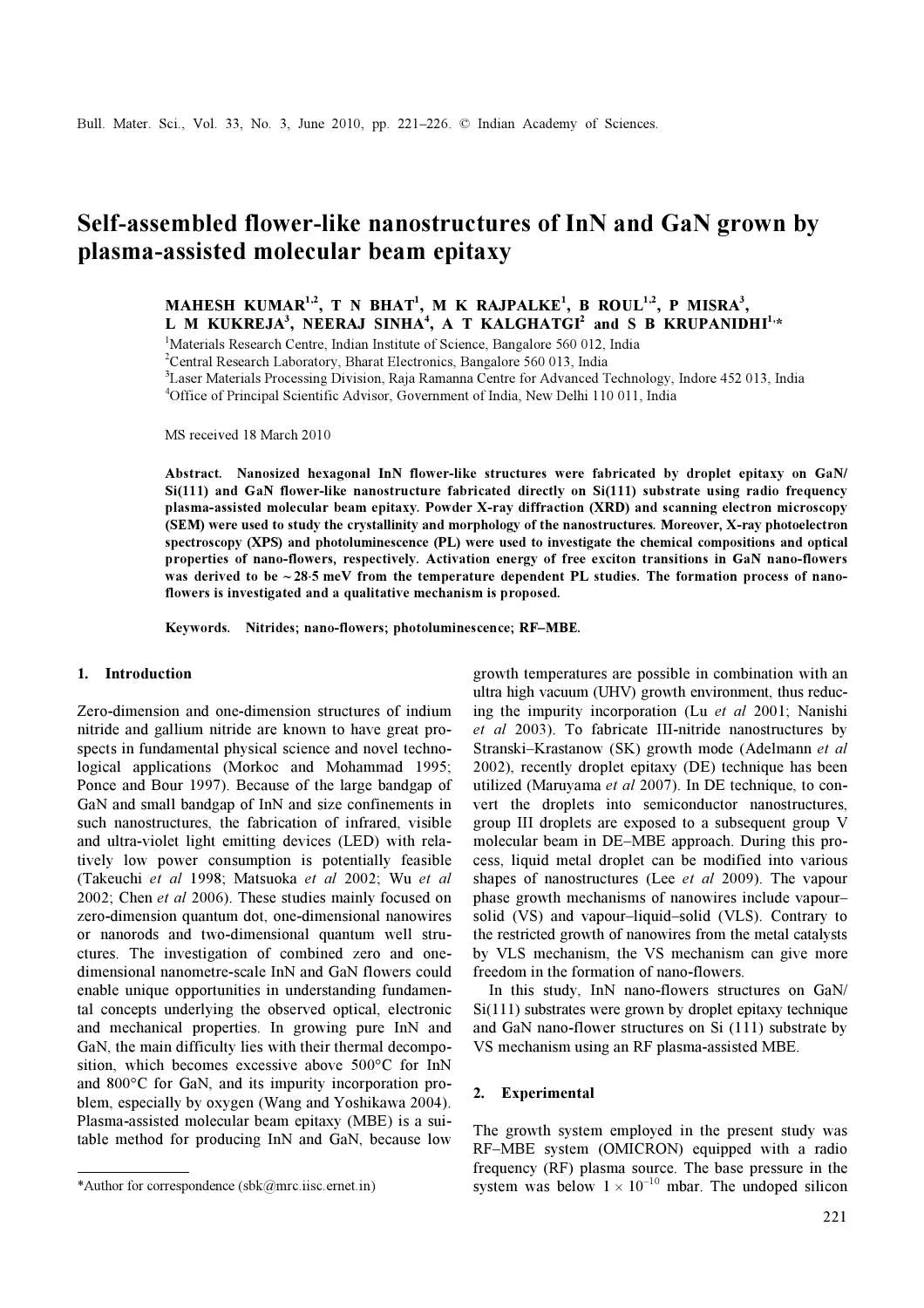(111) wafers, as substrate, were loaded into the MBE system and out-gassed at 900°C for 1 h to remove the native oxide. Then, 250 nm of GaN films were grown directly on the substrate. After GaN growth, nitrogen plasma was switched on for 10 min at 540°C substrate temperature, forming a nitrogen rich surface. The plasma power and nitrogen flow rate were kept at 350 W and 0⋅7 sccm, respectively. The sample was then exposed to an indium (In) molecular beam at 160°C just above the melting point of In for 180 s. In cell, temperature was kept at 830°C and corresponding beam equivalent pressure (BEP) was  $6.7 \times 10^{-7}$  mbar. Next, the In droplets were exposed for 30 min with nitrogen plasma for nitridation of the In droplets. The nitrogen flow rate and plasma power were 0⋅7 sccm and 350 W, respectively. In addition, a post-growth annealing at 400°C was carried out for 30 min. This sample was labeled sample A. In sample B, after thermal cleaning of  $Si(111)$ , the sample was exposed to gallium (Ga) molecular beam at 800°C for 60 s. Afterwards, nitrogen plasma and Ga flux were



Figure 1. SEM images of (a) GaN surface on Si(111) substrate, (b) and (c) InN flower-like nanostructures grown on GaN/ Si(111) at different magnifications ( $\times$  50000 and  $\times$  200000, respectively).

switched simultaneously for 60 min at 800°C substrate temperature, which led to the formation of GaN flowerlike structures. The plasma power and nitrogen flow rate were kept at 350 W and 0⋅7 sccm, respectively and Ga cell temperature was kept at 950°C and corresponding BEP was  $5.6 \times 10^{-7}$  mbar.

 The structural characterization, surface morphologies and chemical composition studies were carried out by XRD, SEM and XPS. Besides, the flower-like nanostructures were characterized by temperature dependent PL spectroscopy using the 325 nm line of a He–Cd laser as an excitation source.

### 3. Results and discussion

Figure 1 shows the surface morphology of the GaN and as-grown InN nanostructures on the  $c$ -plane GaN/Si(111) substrates. From the SEM observations, it is evident that the deposited InN nanostructures have flower-like morphology, in between flowers and each flower-like nanostructure contains few leaf-like InN nanoflakes. GaN flowerlike nanostructures are shown in figure 2 at different magnifications.

Figure 3 shows  $2\theta/\omega$  XRD pattern of the InN flowerlike nanostructures grown on  $c$ -plane GaN on Si(111) and GaN flower-like nanostructures grown on Si(111) substrate. In sample A, the diffraction peaks appearing at 31⋅226° and 34⋅662° are assigned to the InN (0002) and GaN (0002) diffractions of the wurtzite-type structures, in which the peak appearing at 28⋅482° is due to the Si(111) diffraction. In sample B, the diffraction peak appearing at 34⋅662° is assigned to the (0002) diffractions of the wurtzite-type structure of GaN. In addition, the



Figure 2. SEM images of flower-like GaN nanostructures grown on Si(111): (a) magnification,  $\times$  50,000 and (b) magnification  $\times$  2,00,000.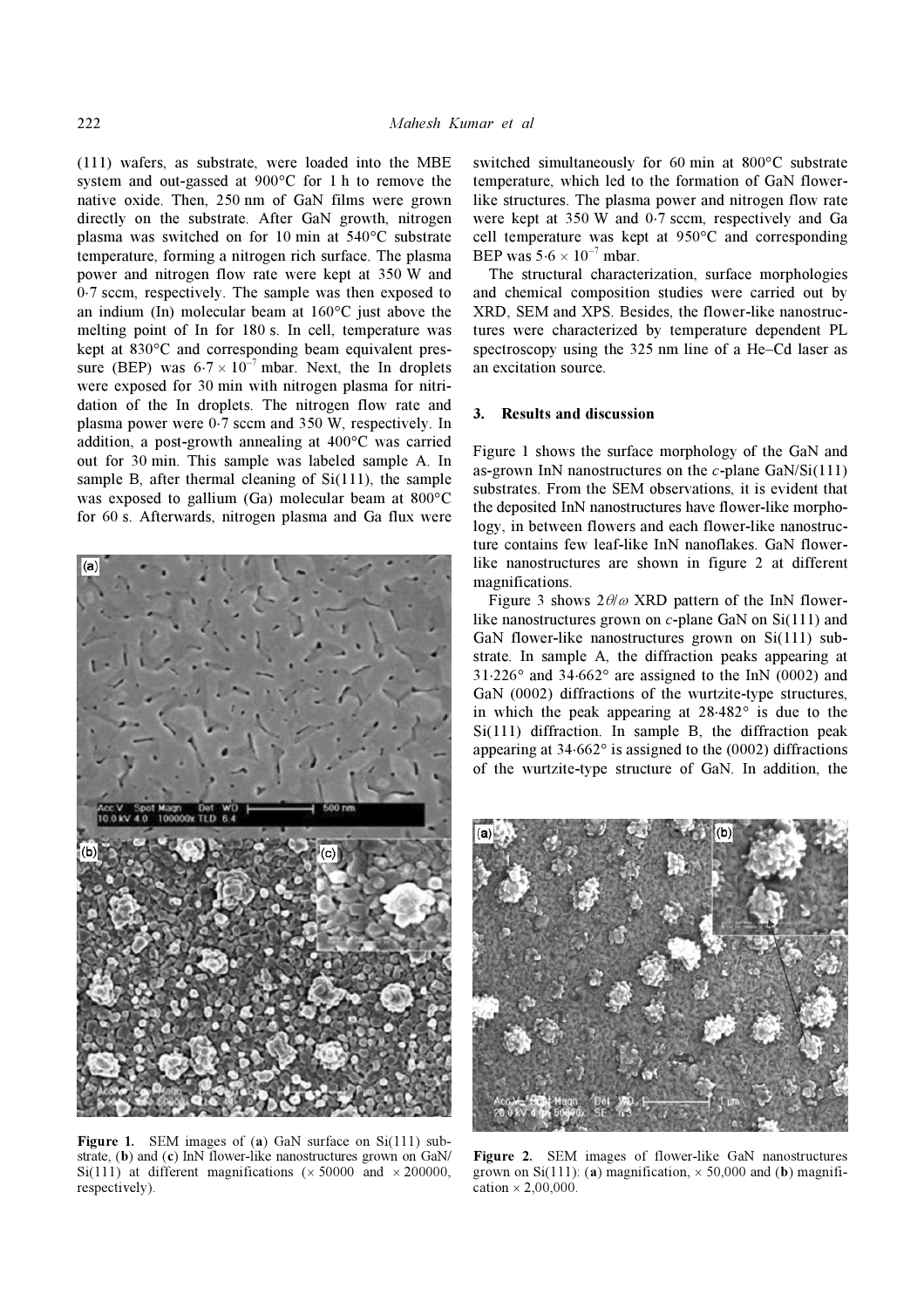XRD of the nanostructures also shows features typical of nanodimensional particles. The InN (0002) and GaN (0002) planes of wurtzite structures are not well defined, appearing as a broad peak, indicating the small size of particles. According to the line width analysis of the (0002) diffraction peak based on the Scherrer formula, the InN and GaN flower-like structures are on the nanometer scale and an average crystallite size of about 11⋅21 and 10⋅87 nm was roughly estimated, respectively.

The XPS spectrum was acquired using  $\text{AlK}_{\alpha}$  radiation  $(hv = 1486.6 \text{ eV})$ . Figures 4(a)–(b) show the In3d and N 1s XPS spectra of InN nano-flowers, respectively. All the binding energies were corrected with contamination C 1s signal (285⋅0 eV). The In3d core is spin-orbit split to the  $3d_{5/2}$  at 444⋅2 eV and  $3d_{3/2}$  peak at 451⋅7 eV. The peak at around 396⋅5 eV corresponds to N1 s of InN nanostructures. These results are close to the reported values of InN films (Lu et al 1993; Parala et al 2001). Figures  $4(c)$ –(d) exhibit the binding energy peaks of Ga3d at 20⋅2 eV and of N1s at 397⋅2 eV of GaN nanostructures, respectively and these values are very close to reported values of bulk GaN (Kowalski et al 2001, 2004).

 The optical properties of the InN nano-flowers were characterized by low temperature PL measurements. The 10 K PL spectra of InN nanostructures, as shown in figure 5(a), was found to have peak energies centred at 0⋅720, 0⋅782 and 0⋅852 eV. Notably, the PL spectrum contained multiple peaks and slightly blue shifted compared to the bulk InN, which may be due to the presence



Figure 3.  $2\theta/\omega$  XRD profile of the flower-like nanostructures of (a) InN grown on c-plane GaN/Si(111) and (b) GaN grown on Si(111) substrate.

of nano families with different particle sizes in the sample and the size dependent quantum confinement effect, respectively (Brusaferri et al 1996). Figure 5(b) shows temperature-dependent PL spectra of GaN nano-flowers, in the range of 5–295 K. The two emission lines, observed at low temperatures below 60 K were assigned to the donor bound exciton (DBE) emission which is merged with two-electron satellites (TES) of DBE and the free exciton (FX) emission. With increasing temperature, the intensity of the DBE peak decreased abruptly due to delocalization of the bound exciton, while that of the FX peak decreased gradually with temperature. This is the typical behaviour of free and bound exciton emissions commonly observed in epitaxial GaN (Chen et al 2006). In addition, the FX and DBE emission peaks of GaN nano-flowers were found to be slightly blue-shifted compared to bulk GaN, which was attributed to the quantum confinement effect (Ke et al 2006; Park et al 2008) in GaN nano flowers. The decrease of PL intensity with increasing temperature can be demonstrated by the thermal ionization of electron–hole bound states or localized states. The intensities of the FX transition peaks at different temperatures have been fitted with the generalized expression (Davies et al 1989)

$$
I(T) = I_o/[1 + C_o \exp(-E_a/kT) + C_1 \exp(-E_{loc}/kT)],
$$
 (1)

where  $I(T)$  is the PL intensity at temperature T,  $C_0$ ,  $C_1$ and  $I_0$  are constants, k is Boltzmann's constant and  $E_a$  and  $E<sub>loc</sub>$  are the activation energy and localization energy in the high and low temperature regime, respectively.

 Figure 6 shows Arrhenius plot for the peak PL intensities for the FX transition related PL emission as a function of temperature. We expect the PL intensity to be dominated by localized excitons at low temperature  $(T \le 60 \text{ K})$ . At higher temperatures  $(T \ge 60 \text{ K})$ , the PL intensity is controlled by thermally activated centres. The fit gives, localization energy ( $E_{\text{loc}}$ ) to be 5⋅2 meV and thermal activation energy  $(E_a)$  to be 28⋅5 meV. Thermal activation energy is slightly higher than that reported by Park et al (2008) who reported a value of 21 meV and Chen et al (2006) and Chichibu et al (1996) who reported a value of 217 meV, perhaps due to the size dependent quantum confinement effect in the nano-flowers.

 A schematic diagram of the growth mechanism of InN flower-like nanostructure is shown in figure 7. An In droplet on a planar GaN surface is shown schematically in figure 7(b). The net inward force per length applied to the drop at any point on the contact line is  $\gamma_{\text{ls}} - \gamma_{\text{vs}}$ , where  $\gamma_{\text{vs}}$ and  $\gamma_{\rm s}$  are the energies of the vacuum–solid and liquid– solid interfaces, respectively. (The force vector from the liquid surface tension,  $\chi_{v}$ , sums to zero around the contact line, and so does not contribute to the net force on the droplet.) In a symmetric situation, this inward force vector has equal magnitude around the entire perimeter, so it integrates to zero total force on the drop. The nitridation at 160°C is converting In droplets into InN but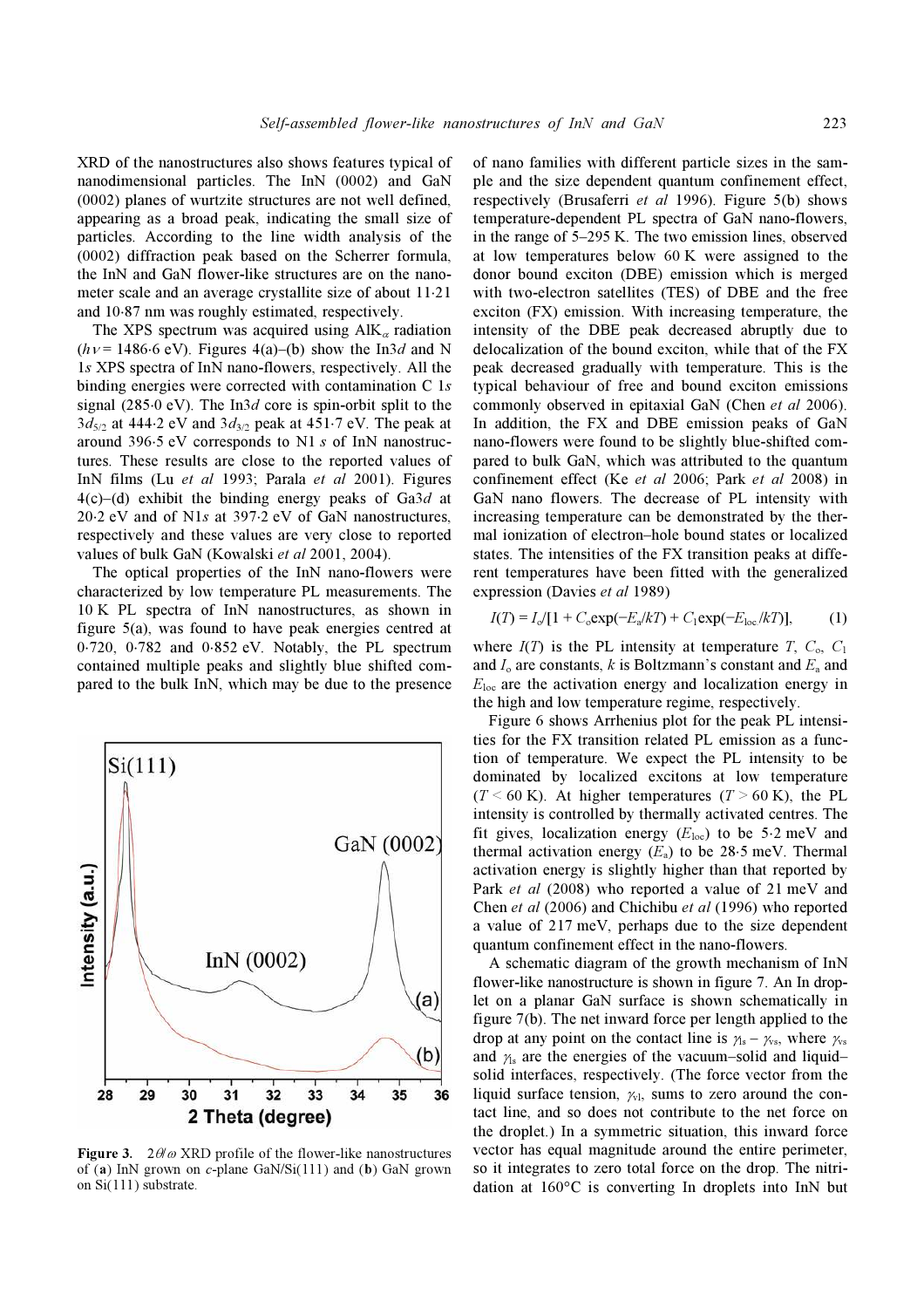

Figure 4. XPS spectra of (a) In3d and (b) N1s of InN nanostructures on GaN/Si (111),  $(c)$  Ga3d and (d) N1s of the GaN nanostructures.



 $E_{\text{loc}} = 5.2 \text{ meV}$ Peak PL intensity (a.u.)  $= 28.5$  meV E 50 100 200  $\bf{0}$ 150 1000/T ( $K^{-1}$ )

Figure 5. The PL spectra of the flower-like nanostructures of (a) InN grown on  $c$ -plane GaN/Si (111) and (b) GaN grown on  $Si(111)$  substrate.

Figure 6. Peak PL intensities of FX transition as a function of temperature of the GaN nano-flowers.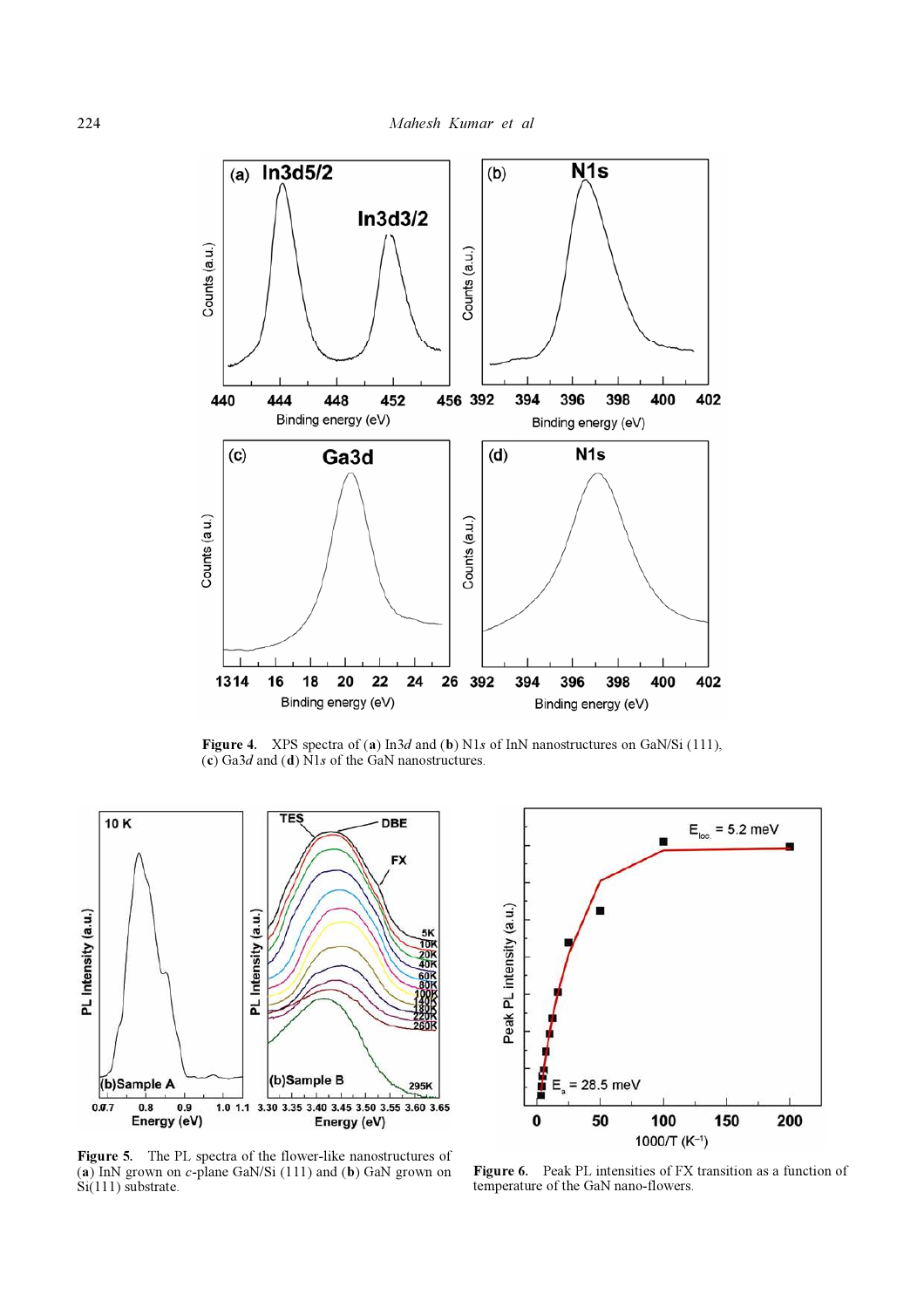

Figure 7. Schematic of growth mechanisms of InN nano-flowers on GaN/Si(111) substrate.

due to surface diffusion limitation, In metal is not completely converting in InN as shown in figure 7(c).

 Integrating the force vector around the perimeter, the total net force on the droplet is

$$
F_{\text{tot}} = (\gamma_{\text{ls}(\text{InN})} - \gamma_{\text{ls}(\text{In})})d, \tag{2}
$$

where d is the droplet diameter and  $\gamma_{s(\text{In}N)}$  and  $\gamma_{s(\text{In})}$  are the surface energies of liquid–solid interface of InN and In, respectively. If  $\gamma_{s(Im)} < \gamma_{s(ImN)}$ , the droplet will remain stable but if  $\gamma_{s(In)} > \gamma_{s(InN)}$ , the In will come out through InN cap layers in different shapes and minimizing the surface energy. The surface energies,  $\gamma_{s(InN)}$  and  $\gamma_{s(In)},$ depend on temperature and above a critical temperature,  $\gamma_{\rm ss(In)} > \gamma_{\rm ss(InN)}$ . When the substrate temperature increased from 160–400°C under nitrogen plasma, above critical temperature, liquid In came out through InN cap layers in nano-flower, minimizing the surface energy. During annealing at 400°C for 30 min under nitrogen plasma, In is completely converting in InN nano-flowers which is confirmed by our XRD analysis showing only hexagonal InN diffraction patterns. The GaN nano-flowers shown in figures  $2(b)$ –(c) could be formed by the formation of small-sized GaN seed particles first and then growth of thin nanoflakes from the seeds. Many nanoflakes from the seeds can grow into a flower structure.

#### 4. Conclusions

Self-assembled InN flower-like nanostructures on GaN/ Si (111) and GaN flower-like nanostructures on Si (111) have been grown successfully by RF MBE via noncatalytic route. The possible growth mechanism of InN and GaN nano-flowers are proposed. The nano-flowers were analysed by SEM, XRD and XPS. From the PL of GaN at low temperatures, the main emission lines were assigned as DBE and FE transitions which were blue shifted, due to the size confinement effect. The activation energy of FX emission lines of GaN nano-flowers was derived to be 28⋅5 meV. Thus the non-catalytic route provides a simple method to grow nano-flowers and gives freedom to fabricate a variety of nanostructures compared to the catalyst-confined vapour–solid–liquid (VLS) mechanism.

# References

Adelmann C, Gogneau N, Sarigiannidou E, Rouviere J L and Daudin D 2002 Appl. Phys. Lett. 81 3064

- Brusaferri L et al 1996 Appl. Phys. Lett. 69 3354
- Chen H Y, Lin H W, Shen C H and Gwo S 2006 Appl. Phys. Lett. 89 243105
- Chichibu S, Azuhata T, Sota T and Nakamura S 1996 J. Appl. Phys. 79 2784